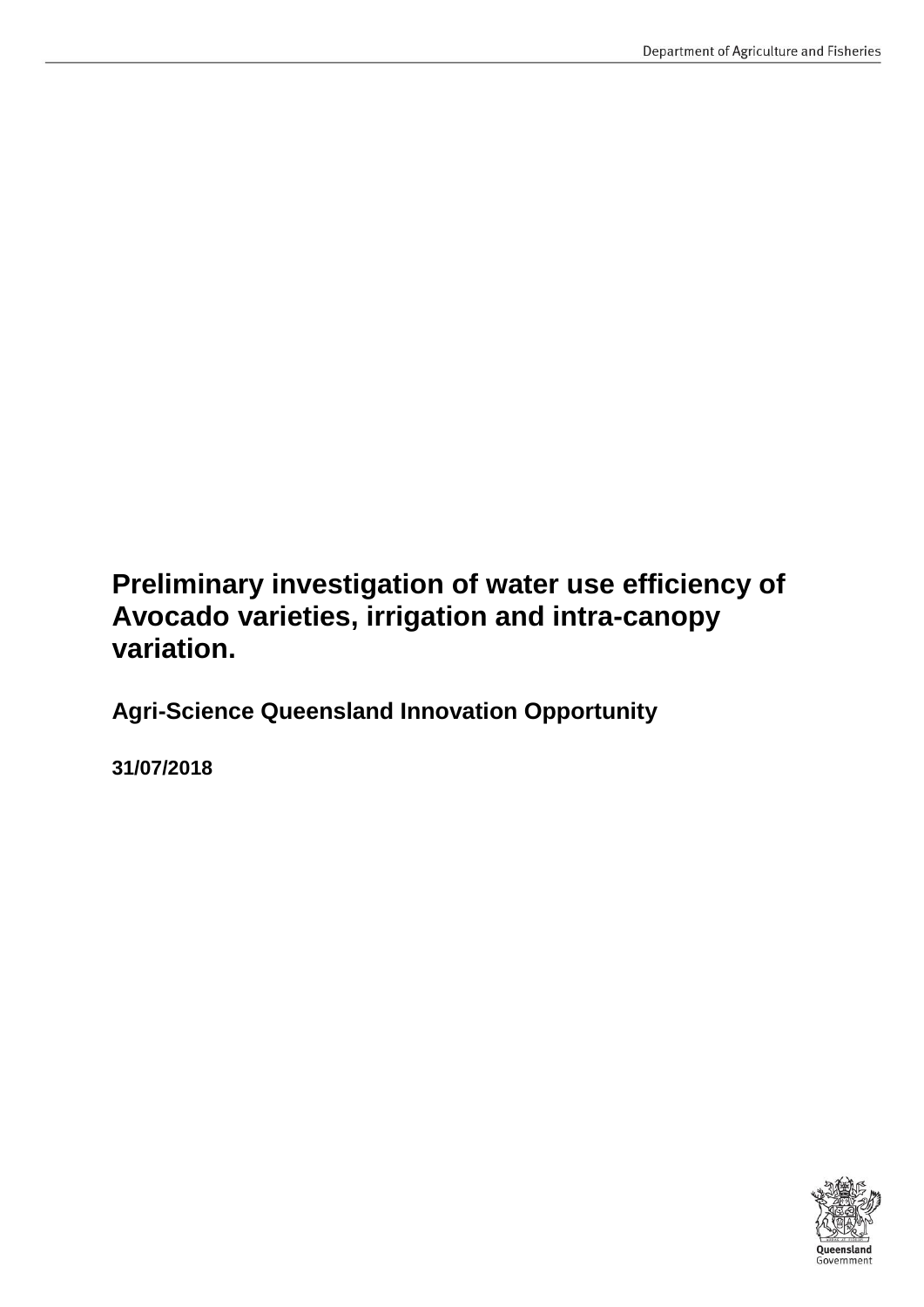This publication has been compiled by Paula Ibell, Carole Wright, Kaila Ridgeway, Ian Bally and Patrick O'Farrell of Horticulture and Forestry Science, Department of Agriculture and Fisheries and Zhihong Xu, Director, Environmental Futures Centre, Griffith University.

© State of Queensland, 2018

The Queensland Government supports and encourages the dissemination and exchange of its information. The copyright in this publication is licensed under a Creative Commons Attribution 4.0 International (CC BY 4.0) licence.

Under this licence you are free, without having to seek our permission, to use this publication in accordance with the licence terms.



You must keep intact the copyright notice and attribute the State of Queensland as the source of the publication.

Note: Some content in this publication may have different licence terms as indicated.

For more information on this licence, visit https://creativecommons.org/licenses/by/4.0/.

The information contained herein is subject to change without notice. The Queensland Government shall not be liable for technical or other errors or omissions contained herein. The reader/user accepts all risks and responsibility for losses, damages, costs and other consequences resulting directly or indirectly from using this information.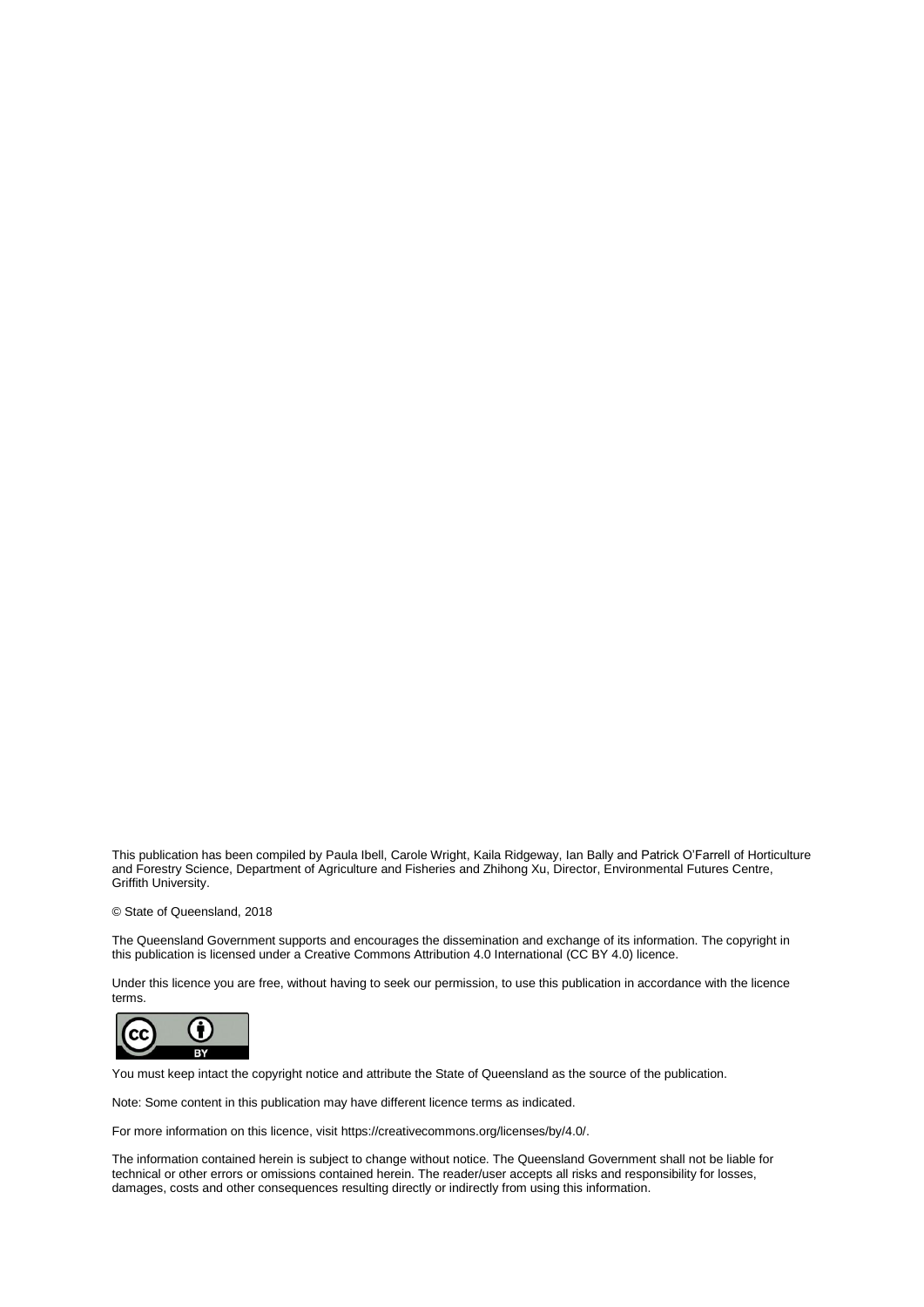# **Summary**

- This project has identified a relationship between foliar  $\delta^{13}C$  and foliar  $\delta^{18}O$  suggesting that Avocado water use efficiency (WUE) (as indicated by foliar δ<sup>13</sup>C), grown in nursey conditions, varies with transpiration. This result has not been previously been identified in avocado in the literature and may be a useful to explore in avocado and other horticultural crops breeding programs in Australia.
- We have also shown that management influences long-term water use efficiency where the avocado variety Shepard had very different foliar δ<sup>13</sup>C with the two different irrigation treatments (Sprinkler and drip irrigation). Although not conclusive, the foliar  $\delta^{13}C$  was higher under the sprinkler irrigation which was likely in response to increased growth or water stress at this site.
- The relationship between foliar N, chlorophyll and the chlorophyll SPAD meter indicates that the N could be monitored with the SPAD meter in avocado orchards. This may be used to supplement dry matter analysis and help improve N use efficiency in North Queensland catchments draining into the Great Barrier Reef, increasing sustainable horticultural outcomes.
- The relationship between foliar N and  $\delta^{13}C$  (less negative  $\delta^{13}C$ ), indicates that the north facing canopy had a greater variation in N and WUE compared to the south facing and the shoot function site.
- There was variation in nitrogen (N) within the canopies particularly when the shoot function and canopy sampling position samples were pooled, indicating a potential response in the canopy to N cycling at the different sites. This is suggested as a response to Nitrogen management at the different sites. Further work would be required to better understand the mechanisms behind this relationship.
- Finally, the correlation between δ<sup>15</sup>N and δ<sup>13</sup>C at the pooled sites indicates how increasing foliar  $\delta^{15}$ N was related to increasing WUE (less negative δ<sup>13</sup>C), showing potentially how N availability across sampled orchards influences growth. Again further work would be required to better understand the mechanisms behind these relationships.

# **Key Messages**

The application of natural stable carbon, nitrogen and oxygen isotopes in this project has shown differences between tree and orchard WUE, by genetics and irrigation, and orchard nitrogen cycling. These techniques offer a tool to further progress our understanding in increasing productivity and water use in horticultural tree crop breeding and orchard management. This relationship may be useful to explore for avocado and other horticultural crop breeding and intensification programs in Queensland. It also seems a critical step to increasing the Horticultural industry's efficient use of water and nitrogen, particularly in catchments flowing into the Great Barrier Reef.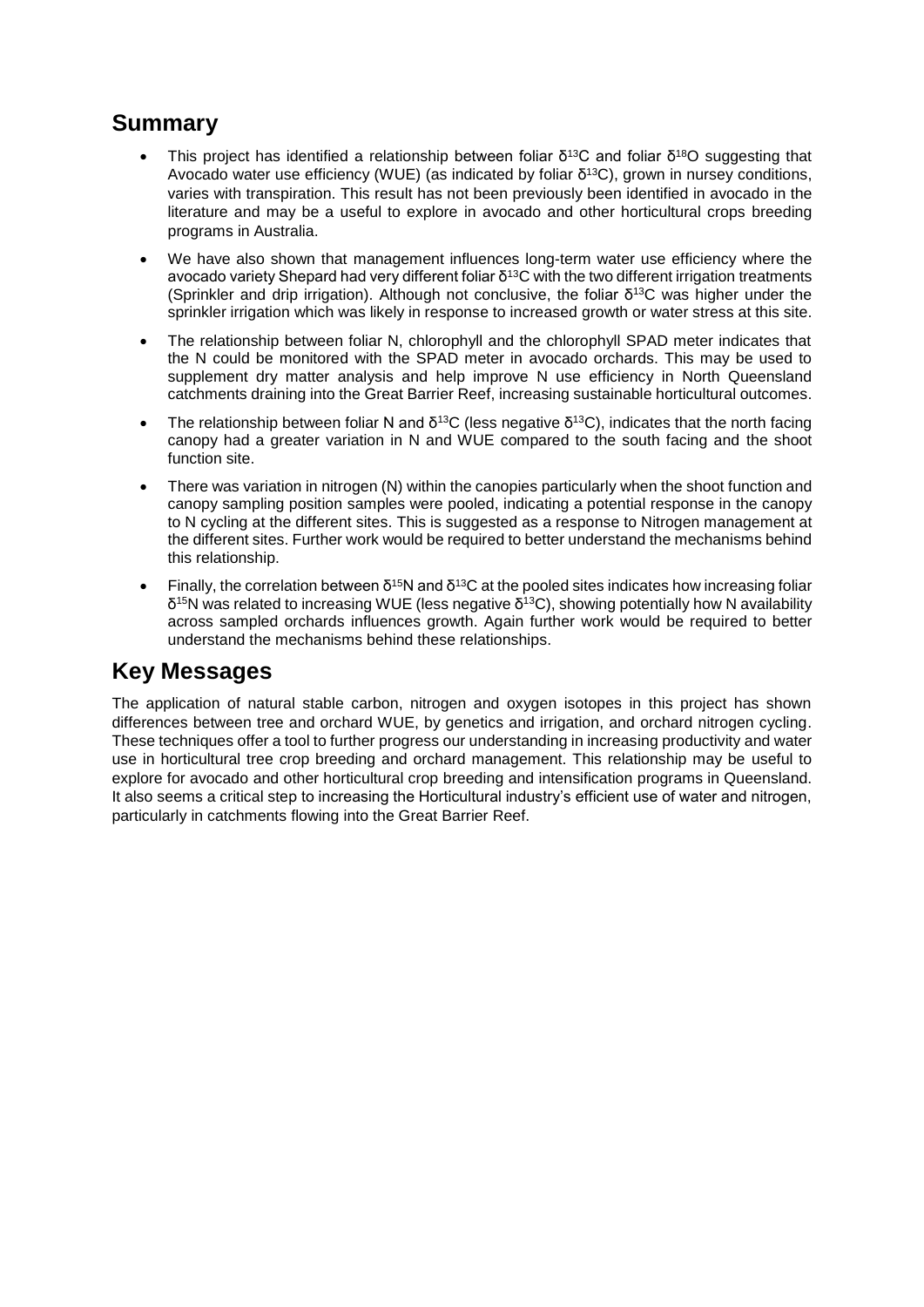### **Table of contents**

| <b>Table of figures</b> |  |
|-------------------------|--|

| Figure 1 – The foliar (a) $\delta^{13}$ C and (b) $\delta^{18}$ O for four commercial Avocado varieties grown in nursery                                                                                                                                                                                                                                               |  |
|------------------------------------------------------------------------------------------------------------------------------------------------------------------------------------------------------------------------------------------------------------------------------------------------------------------------------------------------------------------------|--|
| Figure 2 – The relationship between foliar $\delta^{13}C$ ‰ and $\delta^{18}O$ for four commercial Avocado varieties                                                                                                                                                                                                                                                   |  |
| Figure 3 – Means and 95 % confidence intervals of (a) foliar $\delta^{13}C$ (‰) and (b) foliar $\delta^{15}N$ (‰) under<br>two irrigation types for Turner Hass, Shepard and Maluma avocado varieties, at two commercial                                                                                                                                               |  |
| Figure 4 – The relationships between (a) foliar N and $\delta^{15}N$ , (b) foliar N and foliar $\delta^{13}C$ (‰) and (c)<br>foliar $\delta^{13}$ C and $\delta^{15}$ N, combining different shoot positions (northerly [1] and southerly [2] aspects), and<br>function (vegetative [3] and fruiting [4]), for the avocado variety Shepard in two avocado orchards, in |  |

### **Table of images**

| Image 1– Location of (a) the study, (b) the irrigation sites and (c) the genetics, shoot function and |  |
|-------------------------------------------------------------------------------------------------------|--|
|                                                                                                       |  |

### **Table of tables**

Table 1 – Means for foliar  $\delta^{13}C$  (‰),  $\delta^{15}N$  (‰),  $\delta^{18}O$  (‰), N (%) and C (%) for six month old seedlings [of four avocado varieties Velvick, Hass, Shepard and Maluma grown under nursery condition in](#page-8-2)  [Walkamin in Far North Queensland. \(95% confidence limits in parenthesis\).........................................](#page-8-2) 5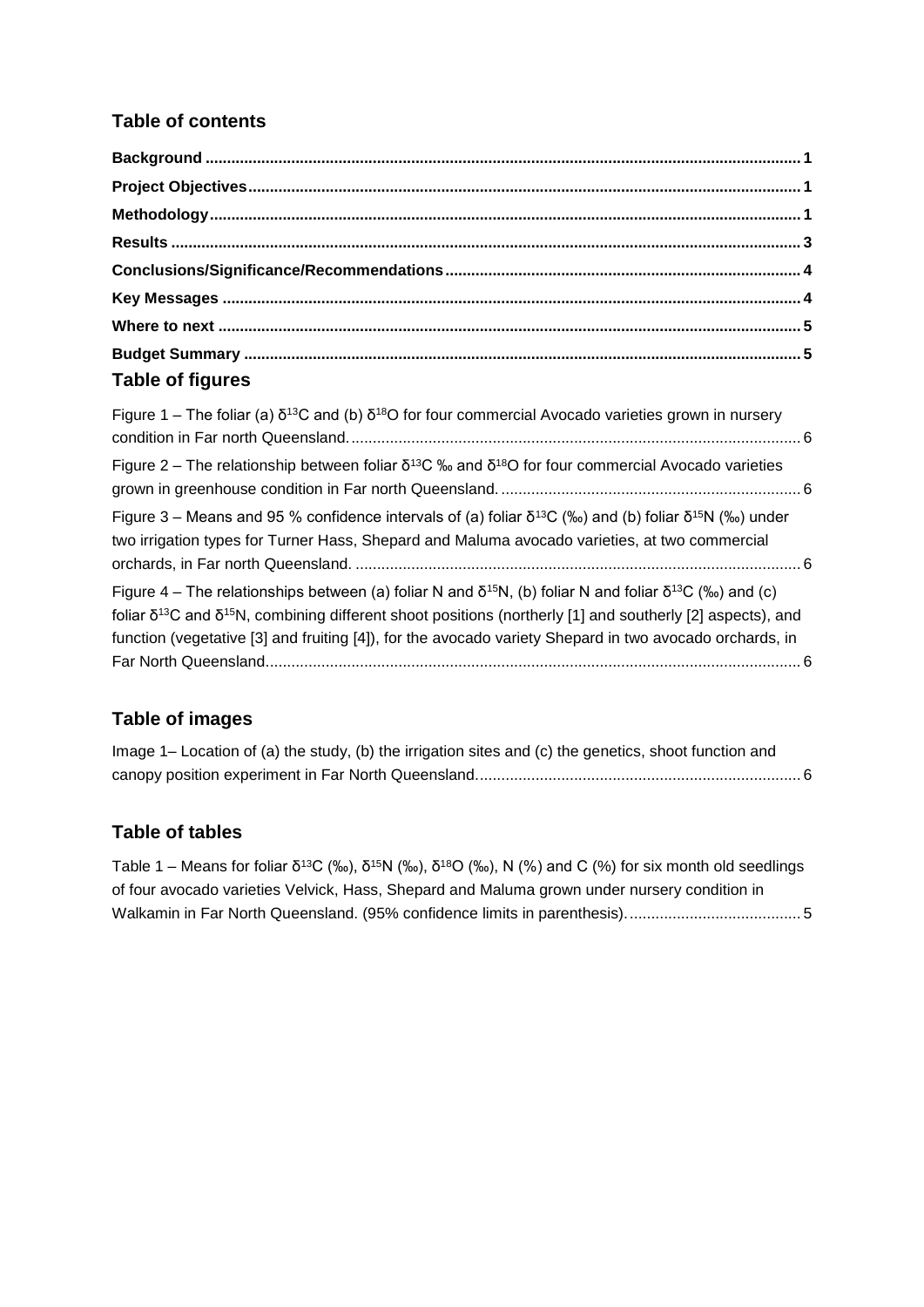## <span id="page-4-0"></span>**Background**

Horticultural crops are highly reliant on irrigation water and fertilizers for productivity. There are some real threats to the availability of irrigation water as it is considered a scarce resource in some regions. Water scarcity and increasing costs of water, competition for agricultural land, the need for increasing crop production with increasing population and climate change are critical issues when it comes to horticultural production. The current trend for horticulture has potential to exacerbate the demand on water resources. This is particularly critical with Avocado as the Industry contributes an estimated \$226 million GVP to the State of Queensland. In addition, there has been a doubling of avocado production area in Far North Queensland (where this study was conducted) since 2015, where orchard expansion has gone from 950 ha in 2015 (Dickinson 2015) to 2250 ha in 2018 (Tyas 2018), with over 50 % of its orchard area being less than 5 years of age.

Water use efficiency can be measured at different scales such as the regional scale, the Irrigation Systems scale, the farm, the field or the crop level and while substantial work has targeted vegetable crops, less research has been invested into tree crops. At the Regional through to farm level the introduction of smart irrigation technologies such as real-time monitoring, automated solutions, water flow controllers, wastewater management and sensor technology aim to better inform plant water requirements and increase the performance of irrigation systems (Katerji and Mastrorilli 2014). At the crop level there are a range of methods we can use to measure water-use efficiency to reduce water use and maintain production. The first is the agronomic approach or crop WUE ( $kg$  m<sup>-3</sup>), which is the ratio between yield (kg m<sup>-2</sup>) (or biomass) and water consumption (m<sup>3</sup> m<sup>-2</sup>) at the tree level; the second being the physiological method which compares carbon assimilation and transpiration rates at the leaf scale. This project aim was to use the physiological method to investigate the use of foliar carbon ( $\delta^{13}C$ ) and oxygen (δ<sup>18</sup>O) stable isotopes to identify if avocado genetics influences leaf level water-use efficiency. If it does, then there maybe potential to use foliar  $\delta^{13}$ C to investigate other aspects of avocado trees such as irrigation management, intra-canopy variability and shoot functioning.

Foliar  $\delta^{13}$ C is accepted as a long-term index of carbon assimilation due to the ability of the C fixing enzyme ribulose bisphosphate carboxylase/ oxygenase (Rubisco) to discriminate against the heavier  $^{13}CO<sub>2</sub>$  compound, preferentially using the lighter  $^{12}CO<sub>2</sub>$  compound (Farguhar et al. 1982, Farquhar and Richards 1984 and Warren et al. 2001). If a plant is under water stress and reduces its stomatal conductance, this discrimination decreases as it uses up the remaining internal  $CO<sub>2</sub>$  thereby incorporating the heavier  ${}^{13}CO_2$  into the leaf during photosynthesis. While this relationship can result from reducing soil moisture, it cannot be attributed to stomatal conductance alone (through transpiration). This is because foliar  $δ<sup>13</sup>C$  is also influenced by the plant's capacity for carbon assimilation (through photosynthesis).

Foliar  $\delta^{18}$ O has been shown to negatively relate to stomatal conductance and the relationship is independent of Rubisco activity. Hence a positive relationship between foliar  $\delta^{18}O$  and foliar  $\delta^{13}O$ indicates that foliar δ<sup>13</sup>C is driven by stomatal conductance (Saurer et al. 1997, Barbour et al. 2000, Barbour 2007, Keitel et al. 2003). Hence foliar δ<sup>18</sup>O can serve as a proxy for how stomatal conductance influences WUE. In addition, and due to close relationship between water-use, growth and nitrogen, foliar nitrogen (N) and foliar nitrogen ( $\delta^{15}$ N) isotopes will also be considered.

# <span id="page-4-1"></span>**Project Objectives**

This project aims to investigate:

- The use of carbon ( $\delta^{13}C$ ), oxygen ( $\delta^{18}O$ ) and nitrogen ( $\delta^{15}N$ ) isotopes to identify how plant water and nitrogen use varied in four highly productive commercial avocado varieties.
- $\bullet$  How carbon (δ<sup>13</sup>C) and nitrogen (δ<sup>15</sup>N) isotopes vary with irrigation systems in two commercial orchards grown in Far North Queensland.
- If there is intra-canopy variability between the different canopy positions or shoot functions in mature Avocado canopies.
- If there is a relationship between leaf N dry matter analysis and chlorophyll in Avocado leaves to identify if rapid nutrient diagnostic instrumentation such as the SPAD chlorophyll meter maybe useful for rapid N diagnostics.

### <span id="page-4-2"></span>**Methodology**

#### **Avocado genetics**

For the genetic experiment, 6 samples of leaves (with 6-8 leaves in each sample) were collected from nursery trees of Velvick, Hass, Shepard and Maluma trees growing under the same environmental conditions, on two occasions. The first collection was on the 1st of December 2017 and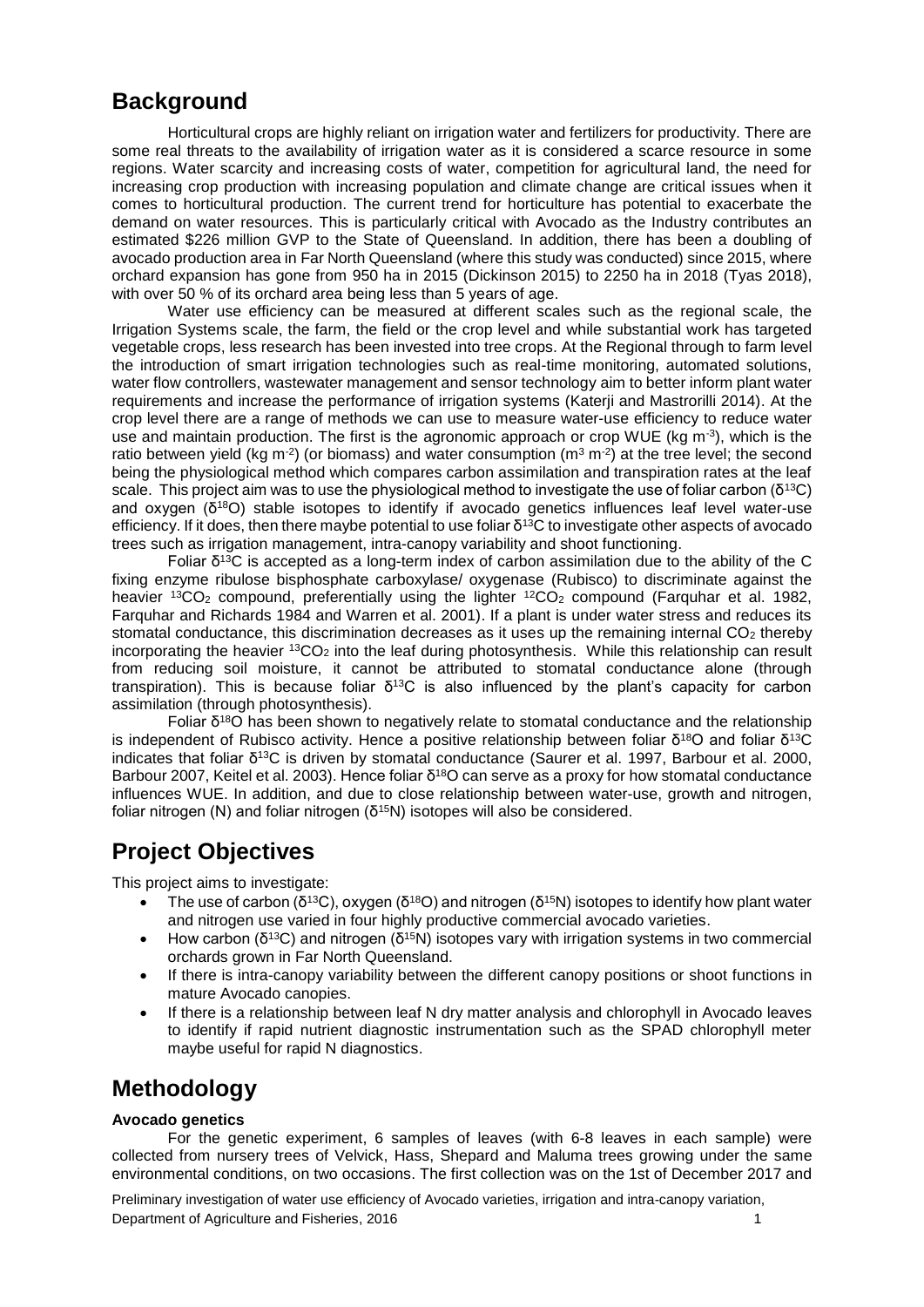a second sampling was taken on the 15th of February 2018. Each sampling was taken between the time of 11 am and 12 pm, and fell between the mid-morning and midday irrigation. The leaves sampled were taken from the most recently matured leaf at the top of the plant. All trees except the Velvick were approximately 6 months old and were grafted scions on a Velvick seedling rootstock. The Velvick was also the same age but was an ungrafted seedling.

#### **Irrigation management**

The investigation into irrigation management looked at two commercial orchard sites. At the first site the two varieties were Turner Hass (11 years old) and Shepard (15 years old) growing and irrigated with sprinklers (17°9'3.06"S, 145º5'3.35"E) (sprinkler (96 L / tree hour) (soil type Algoma), while the second irrigation site the varieties included Shepard and Maluma (both 3 years old) were growing with drip irrigation (drippers 2 L / emitter hour) (17°9'52.99"S, 145°5'0.69"E)(soil type Dimbulah). Both sites were monitored with soil water monitoring devices and irrigation which were scheduled to drain and rewet to the frequency monitored by the grower. Generally, the sprinkler irrigation was irrigated twice a day (3 times in hot weather) for 1-3 hours depending on conditions a day, with one irrigation scheduled for 2.30 in the afternoon (15-20 mins). Soil water was monitored to 40cm depth. At the drip irrigation site, the Maluma and Shepard were watered with 3 laterals (1.5 m apart) per row, with emitters at 0.4 m apart, irrigated 5 times for 30 minutes, each day.

In each variety, eight trees were monitored for a mid-summer flush. When the flush was a couple of days old, 15 shoots of the same developmental stage in the mid-section of the north facing canopy facing were marked with flagging tape. Samples were allowed to mature and then collected. Due to uneven canopy flushing at the two sites, samples from the two sites were collected at different times. The sprinkler site samples were collected on the 11th of January 2018 while the drip irrigation site samples were collected on the 15<sup>th</sup> of February 2018. Once collected, samples were placed into labelled brown paper bags and transported in an cooled in an insulated box back to the Department of Agriculture and Fisheries (DAF), Tropical Agriculture Research Facility, at Mareeba where they were oven dried at 70ºC for 48 hours and later sent for analysis.

#### **Foliar N, Chlorophyll and SPAD**

A method to rapidly diagnose canopy N can saving growers time and money in assessing critical N nutrient concentrations. The aim of this experiment was to identify if there was a relationship amongst the leaf total N concentrations, chlorophyll concentrations and the rapid assessment chlorophyll SPAD meter. Eight samples (several leaves per sample) of leaves with different chlorophyll levels were collected (yellow leaves, lime green leaves, light green and dark green leaves) from the Turner Hass trees at the sprinkler irrigation site. Once collected, samples were placed into labelled brown paper bags and transported in an insulated box back to the DAF, Centre for Tropical Agriculture Research Facility and were frozen overnight and then sent express on ice to the Chemistry Centre Laboratory (Brisbane) for determination. SPAD readings were conducted on each leaf before freezing.

#### **Intra-canopy variation**

Intra-canopy variability may influence synchronization of phenological stages within the canopy, and influence production adversely. This experiment was carried out at a commercial orchard in Walkamin, Far North Queensland (17°6'2.56"S, 145º26'44.67"E). Eight trees were monitored for a summer flush and when it occurred 15 shoots with similarly aged flush were marked with flagging tape on the north and south facing side of the trees. Shoots were sampled from the mid-section of the tree. Once collected, samples were placed into labelled brown paper bags and transported in an insulated box back to the DAF, Centre for Tropical Agriculture Research Facility at Mareeba where they were oven dried at 70ºC for 48 hours.

#### **Shoot function**

The crop load experiment was carried out at the Walkamin Research Station (17°8'17"S 145°25'41"E) on Shepard trees. Eight trees were monitored for a mid-summer flush. When the flush was a couple of days old, 8 shoots of the same developmental stage in the mid-section canopy, facing a northern aspect were marked with flagging tape. Shoot types represented vegetative (without fruit) and fruiting shoots and were marked with different colour flagging tape. Shoots with fruit were selected where the base of the shoot was directly in contact with a fruit penduncle. Mature leaf samples from each shoot was collected on the 15th of January 2018. Due to the small amount of shoot samples available from the same age, three leaves from each shoot type per tree were composited together to provide one sample per shoot type per tree.

#### **Stable carbon and nitrogen isotope analysis**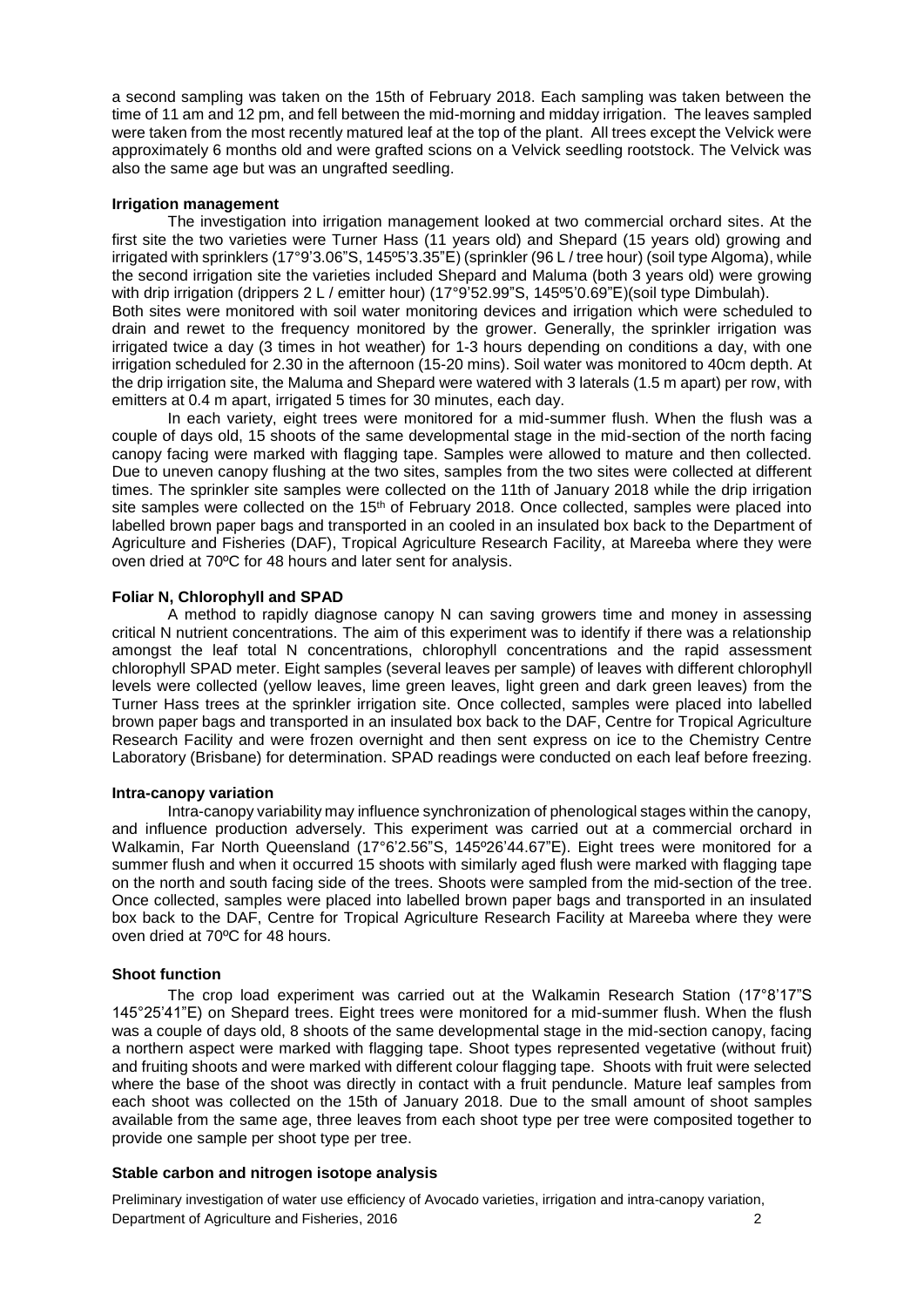Samples for the irrigation sites, canopy sampling position and shoot function were sent to the Stable Isotope Laboratory, Australian Rivers Institute (ARI), Griffith University, Nathan, Brisbane, for stable carbon ( $\delta^{13}C$ ) and nitrogen ( $\delta^{15}N$ ) isotopes analysis. Samples for the Genetics experiment and chlorophyll data for the rapid N assessment tool were sent to the Queensland Department of Environment and Science (DES), Science Delivery, Chemistry Centre Laboratory, Dutton Park, Brisbane, for analysis of stable carbon ( $\delta^{13}$ C) and oxygen ( $\delta^{18}$ O) isotope analysis and N and C (%) and chlorophyll determination.

#### **Statistical analysis**

Due to cost and sensitivity of the experiments, no replication (blocking) was undertaken in the genetics and irrigation experiments. For this reason, no formal significance testing was conducted but exploratory data analysis was conducted using 95% confidence intervals. The canopy sampling position and shoot function experiments were analyzed using analysis of variance (ANOVA). Where a significant effect was found, the 95% least significant difference (LSD) was used to make pairwise comparisons. All significance testing was performed at the 0.05 level. Correlations were used to describe relationships between independent variables, while regression models were used to describe casual relationships. All data was analyzed using Genstat for Windows, 18<sup>th</sup> edition (VSN international, 2018).

### <span id="page-6-0"></span>**Results**

#### **Avocado genetics**

When both sampling data were combined variety means for foliar δ<sup>13</sup>C across both sampling occasions showed Velvick had a higher mean δ<sup>13</sup>C (less negative) compared to the other varieties (Figure 1a). There was some variability in the means for foliar  $\delta^{18}$ O and foliar N however the trend for means and confidence intervals were different with each variety. Foliar δ<sup>15</sup>N and foliar C on the other hand had similar means and confidence intervals across each variety. Table 1 outlines the means, 95% confidence for each variable averaged for collection time.

Further investigation of these variables identified a significant positive relationship (adj  $R^2$  = 66.3, p<0.001, df = 52) between foliar  $\delta^{13}$ C and  $\delta^{18}$ O. This relationship suggests that WUE (as indicated by foliar δ<sup>13</sup>C) increased with increasing foliar δ<sup>18</sup>O (an index of transpiration, which is higher when stomatal conductance is low). The relationship showed higher  $\delta^{13}$ C levels for Velvick across the range of δ<sup>18</sup>O values compared to the other varieties (Figure 2a). Because Velvick in this experiment was a seedling and the other varieties were grafted onto Velvick rootstocks, further work would need to confirm that it was genetics and not a factor of the grafting process that has influenced this result.

The relationship between WUE in different avocado varieties has been identified in the US where 24 avocado varieties were compared using foliar δ<sup>13</sup>C where substantial variations of foliar δ<sup>13</sup>C (varying between -32.62 to -27.17 ‰) were found (Acosta-Rangel et al. 2018). Furthermore their study was based on testing the relationships between foliar  $\delta^{13}C$  and a gas analyzer to determine stomatal conductance and intrinsic Water use efficiency (WUEi (µmol mol-1 )) which is a ratio of the measure of photosynthesis / stomatal conductance (mol m<sup>-2</sup> s<sup>-1</sup>). These authors also found a positive relationship between foliar  $\delta^{13}C$  and WUEi and a negative relationship between foliar  $\delta^{13}C$  and stomatal conductance.

#### **Irrigation management**

Comparison of the two varieties grown under two different irrigation types (sprinkler (96 L / tree hour and drippers 2 L / emitter hour) have shown that the sprinkler irrigation site had a higher mean foliar δ <sup>13</sup>C (less negative) compared to the drip irrigation site (figure 3a) suggesting increased WUE. When Shepard was compared under the same irrigation type with the other variety there was little variability in the means for foliar δ<sup>13</sup>C, foliar N or foliar C. However, comparing Shepard across the two irrigation types showed that the site with sprinkler irrigation had greater WUE. These results indicate that the trees on the sprinkler irrigation site had greater WUE, however other factors may be contributing to this result such irrigation system, irrigation management, tree size and planting configuration, (potentially) soil, and site slope/aspect/elevation/exposure. Despite this the leaves at each site were of a similar physiological age and from the same northern aspect.

There was also considerable variation at the sprinkler irrigation site for foliar  $\delta^{15}N$  (figure 3b) between varieties. Variation in foliar δ<sup>15</sup>N represents variation in N cycling/ sources. While δ<sup>15</sup>N represents N cycling in soils and can be reflected in the tree canopy, the specific mechanisms at work here, thus causing the variation in soil N would require further research, for us to be confident to understand the mechanisms at work in these results (fertilizer, N leaching, volatilization or mineralization).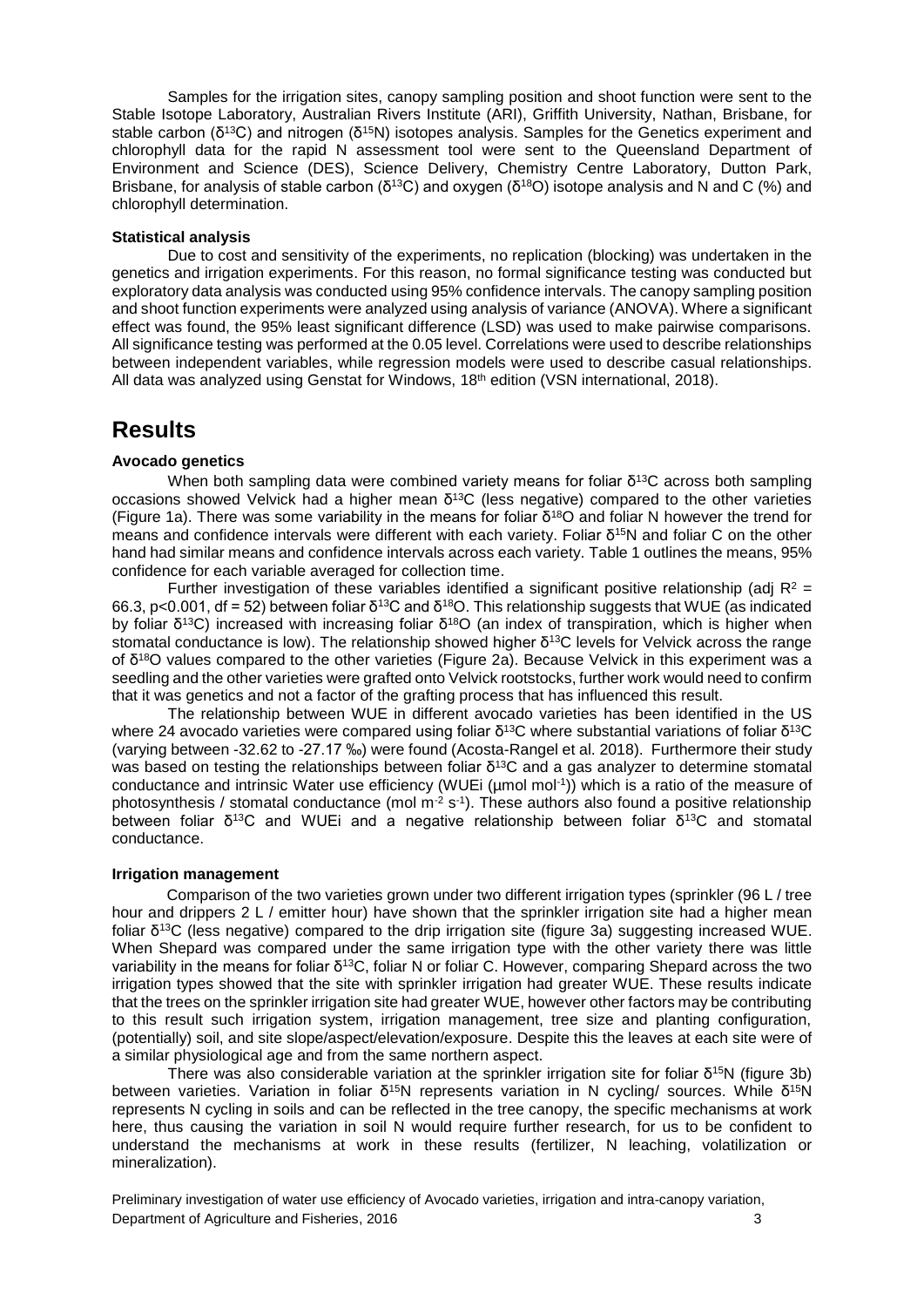#### **The relationship between foliar N, chlorophyll and SPAD**

When leaves of the variety Turner Hass were assessed for different levels of chlorophyll, there were strong relationships for foliar N to chlorophyll (adj  $R^2 = 85.1$ , p<0.001, n=24), for foliar N to SPAD (adj  $R^2 = 87.3$ , p<0.001, n=24) and for chlorophyll to the SPAD meter (adj  $R^2 = 85.1$ , p<0.001, n=24).

#### **Intra-canopy variation**

When shoot canopy position was assessed at one site in leaves with either a northerly or southerly aspect and of the same physiological age, there was no significant differences for foliar N (p=0.920), C (p=0.972) or  $\delta^{13}C$  (p=0.257). There was significant difference for  $\delta^{15}N$  (p = 0.014, 95% lsd = 0.43, df =15) where the mean δ<sup>15</sup>N was lower in the northerly aspect (0.1‰) compared to the southerly aspect (0.7 ‰). When relationships were investigated there was a significant relationship between foliar C and foliar N (adj  $R^2 = 33.4$ , p=0.011, n=15) which showed that when foliar N increased so did foliar C, but where this relationship did not vary with canopy sampling position at this site.

#### **Shoot function**

When shoot function was assessed in leaves from vegetative compared to fruiting shoots, with each selected from a northerly aspect and of the same physiological age, there was no significant differences for foliar N (p=0.641), C (p=0.179), δ<sup>13</sup>C (p=0.490) or δ<sup>15</sup>N (p=0.160) at this site. When relationships were further investigated there was a significant relationship between foliar δ<sup>15</sup>N and δ<sup>13</sup>C  $(R<sup>2</sup>= 25.8, p=0.026, n=15)$  which suggests as foliar δ<sup>15</sup>N increased so too did foliar δ<sup>13</sup>C, but this relationship did not vary with shoot function (vegetative compared to fruiting).

#### **Combining intra-canopy and shoot function sites**

When the intra-canopy and shoot function samples from both sites were combined, there was a highly significant positive relationship between foliar N and foliar δ<sup>15</sup>N (R<sup>2</sup>= 76.1, p<0.001, n=32) (figure 4a) where shoot location/ function was significant. In this relationship shoot location/ function at canopy location 1 (north) was significantly different and canopy location 2 (south) but not 3 (vegetative) or 4 (fruiting). There was also a significant relationship between foliar N and foliar  $\delta^{13}C$  (R<sup>2</sup>= 35.7, p<0.011, n=32) (figure 4b) where shoot location/ function was significant and where each shoot location/ function relationship was significantly different from canopy location 1 (north). A significant positive correlation between foliar δ<sup>13</sup>C and foliar δ<sup>15</sup>N was also significant (R= 45.20, p=0.0094, n=32) (figure 4c).

### <span id="page-7-0"></span>**Conclusions/Significance/Recommendations**

- <span id="page-7-1"></span>This project has identified a relationship between foliar  $\delta^{13}C$  and foliar  $\delta^{18}O$  suggesting that Avocado water use efficiency (WUE) (as indicated by foliar δ<sup>13</sup>C), grown in nursey conditions, varies with transpiration. Further work would be required to better understand the mechanisms behind these variations, particularly how grafted and seedling trees differ.
- We have also shown that irrigation management can influence long-term water use efficiency where the avocado variety Shepard had very different foliar  $\delta^{13}$ C with the two different irrigation treatments (Sprinkler and drip irrigation). Although not conclusive (due to other potentially compounding factors), the foliar δ<sup>13</sup>C was higher under the sprinkler irrigation which was likely in response to increased growth or water stress at this site.
- The relationship between foliar N, chlorophyll and the chlorophyll SPAD meter indicates that the N could be monitored with the SPAD meter in avocado orchards. This may be used to supplement dry matter analysis and help improve N use efficiency in orchards.
- The relationship between foliar N and  $\delta^{13}C$  (less negative  $\delta^{13}C$ ), indicates that the north facing canopy had a greater variation in N with WUE, compared to the south facing canopy position and the different shoot functions (vegetative vs fruiting shoots).
- The variation in nitrogen (N) within the canopies, particularly when the shoot function and canopy sampling position samples were pooled, indicates a potential response in the canopy to N cycling at the different sites. This is suggested as a response to N cycling at the different sites.
- Finally, the correlation between  $\delta^{15}N$  and  $\delta^{13}C$  at the pooled sites indicates how increasing foliar  $\delta^{15}$ N was related to increasing WUE (less negative δ<sup>13</sup>C), showing potentially how N availability across sampled orchards influences growth. Further work would be required to better understand the mechanisms behind soil and foliar N and  $\delta^{15}N$  relationships.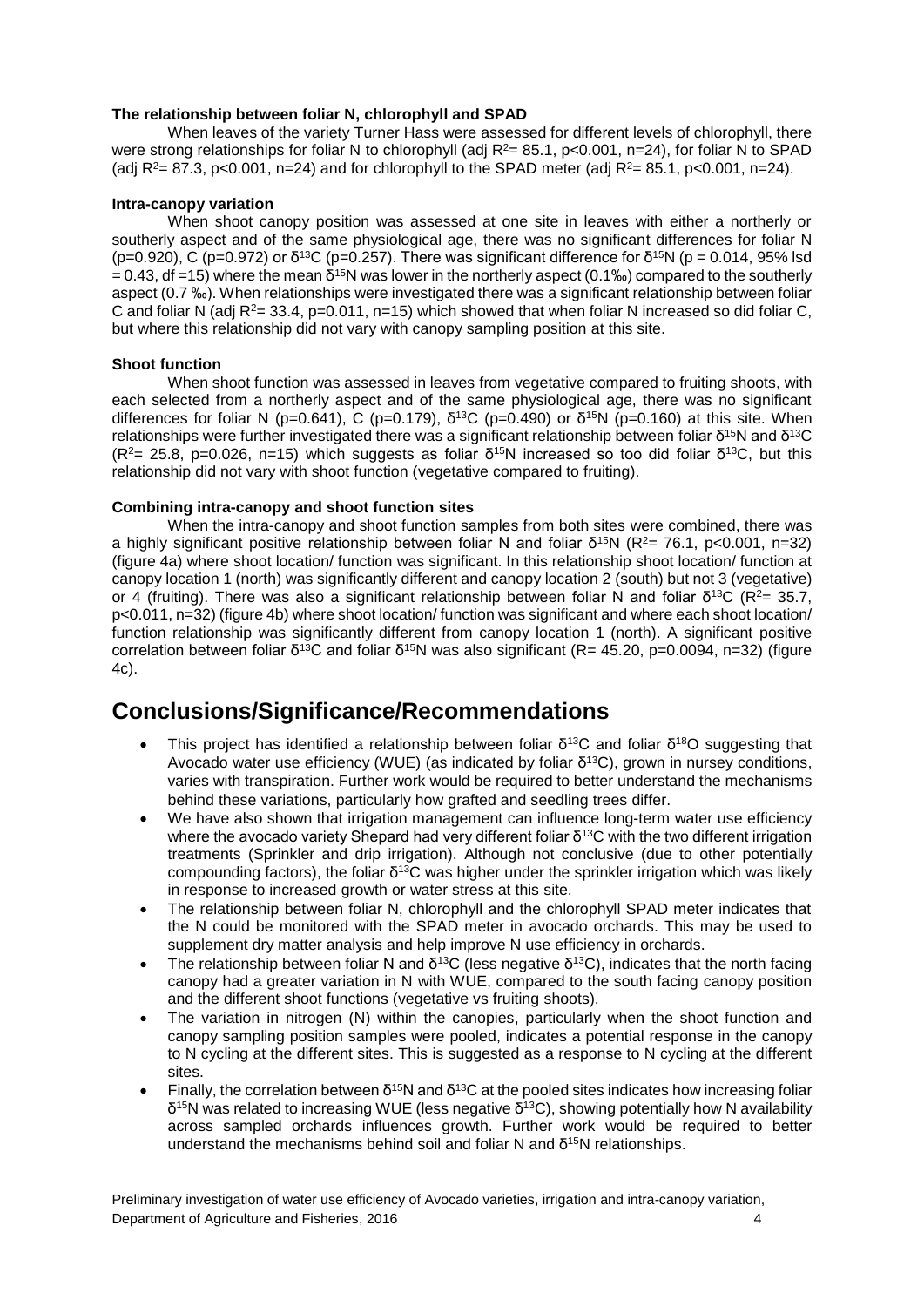### **Key Messages**

<span id="page-8-0"></span>The application of natural stable carbon, nitrogen and oxygen isotopes in this project has indicated potential differences between tree and orchard WUE, with genetics and irrigation, and orchard N cycling. These techniques offer a tool to further progress our understanding in the relationships between productivity and water and N use in horticultural tree crop breeding and orchard management. These tools may be useful to explore in horticultural tree crop breeding and intensification programs in Queensland. This seems a critical step to increasing the Horticultural industry's efficient use of water and N, particularly in catchments flowing into the Great Barrier Reef.

### **Where to next**

There is potential to further explore the use of stable carbon isotopes in breeding lines for horticultural crops in Queensland. This is important with more and more orchards destined to be established in more marginal areas and as water resources become more scarce and expensive. Further testing of tree specific water use and agronomic WUE would also be important with links to sensor measurement of water use in orchards and help growers better understand how much water trees are using and how much they need. A commercial partner has already expressed interest in working in with the author to test a range of tree water use monitoring instruments in horticultural tree crops.

There is also some interest with our collaborator Griffith University, Environmental Futures Centre to continue this collaboration and to better understand the mechanism behind these results with the request to provide site access to a student in their Masters' program to build on this research in a project on "The use of C and N natural stable isotopes, NRMS and functional gene discovery in horticultural tree crop orchards looking at WUE, N cycling and fruit quality". This type of work has potential to lead to a potential future ARC grant. Some seed funding by DAF would be requested to further these opportunities.

| <b>Contractors Operational (excludes Payroll tax)</b> | 847.11   |
|-------------------------------------------------------|----------|
| <i>*Travel Accommodation &amp; Meals</i>              | 17.30    |
| *Travel Expense Other                                 | 205.30   |
| *Travel Expense Other Total                           | 76.37    |
| *Travel Airfares Total                                | 415.71   |
| Freight and cartage                                   | 288.35   |
| #(inc. Animal feed)                                   | 18.55    |
| Analytical and data collection services               | 4,764.00 |
| #(inc. under Lab consumables)                         | 2,520.00 |
| Lab consumables                                       | 9.09     |
| <b>Star pickets</b>                                   | 12.36    |
| Total cost                                            | 9,174.14 |

# <span id="page-8-1"></span>**Budget Summary**

N.B.\*Travel was to present the information at a Horticultural forum ' Future of Horticulture' in Brisbane plus 1 night accommodation.

#The preceding heading includes these costs as they have incorrect Cost collectors attributed to them.

<span id="page-8-2"></span>

| Table 1 – Means for Foliar $\delta^{13}C$ (‰), $\delta^{15}N$ (‰), $\delta^{18}O$ (‰), N (%) and C (%) for six month old seedlings of four avocado |
|----------------------------------------------------------------------------------------------------------------------------------------------------|
| varieties Velvick, Hass, Shepard and Maluma grown under nursery condition in Walkamin in Far North Queensland.                                     |
| (95% confidence limits in parenthesis).                                                                                                            |

| Variety | Foliar $\delta^{13}C$ (‰)        | Foliar $\delta^{15}N$ (‰)       | Foliar δ <sup>18</sup> O (‰) | Foliar N (%)         | Foliar C (%)         |
|---------|----------------------------------|---------------------------------|------------------------------|----------------------|----------------------|
| Velvick | $-27.89$ ( $-28.31$ , $-27.47$ ) | $-2.437(-3.283,-1.591)$         | 34.66 (34.23, 35.08)         | 2.807 (2.681, 2.932) | 47.01 (46.11, 47.91) |
| Hass    | $-29.72$ (-29.96,-29.47)         | $-2.34$ ( $-3.348$ , $-1.332$ ) | 34.19 (33.72, 34.66)         | 2.218 (2.105, 2.331) | 47.24 (46.13, 48.36) |
| Shepard | $-29.18(-29.6, -28.75)$          | $-2.797(-3.537, -2.058)$        | 35.37 (34.43, 36.3)          | 2.198 (1.979, 2.418) | 46.43 (45.04, 47.81) |
| Maluma  | $-29.74$ ( $-29.99$ , $-29.49$ ) | $-2.127(-3.591,-0.6636)$        | 34.04 (33.63, 34.43)         | 2.292 (2.09, 2.493)  | 46.13 (44.71, 47.56) |